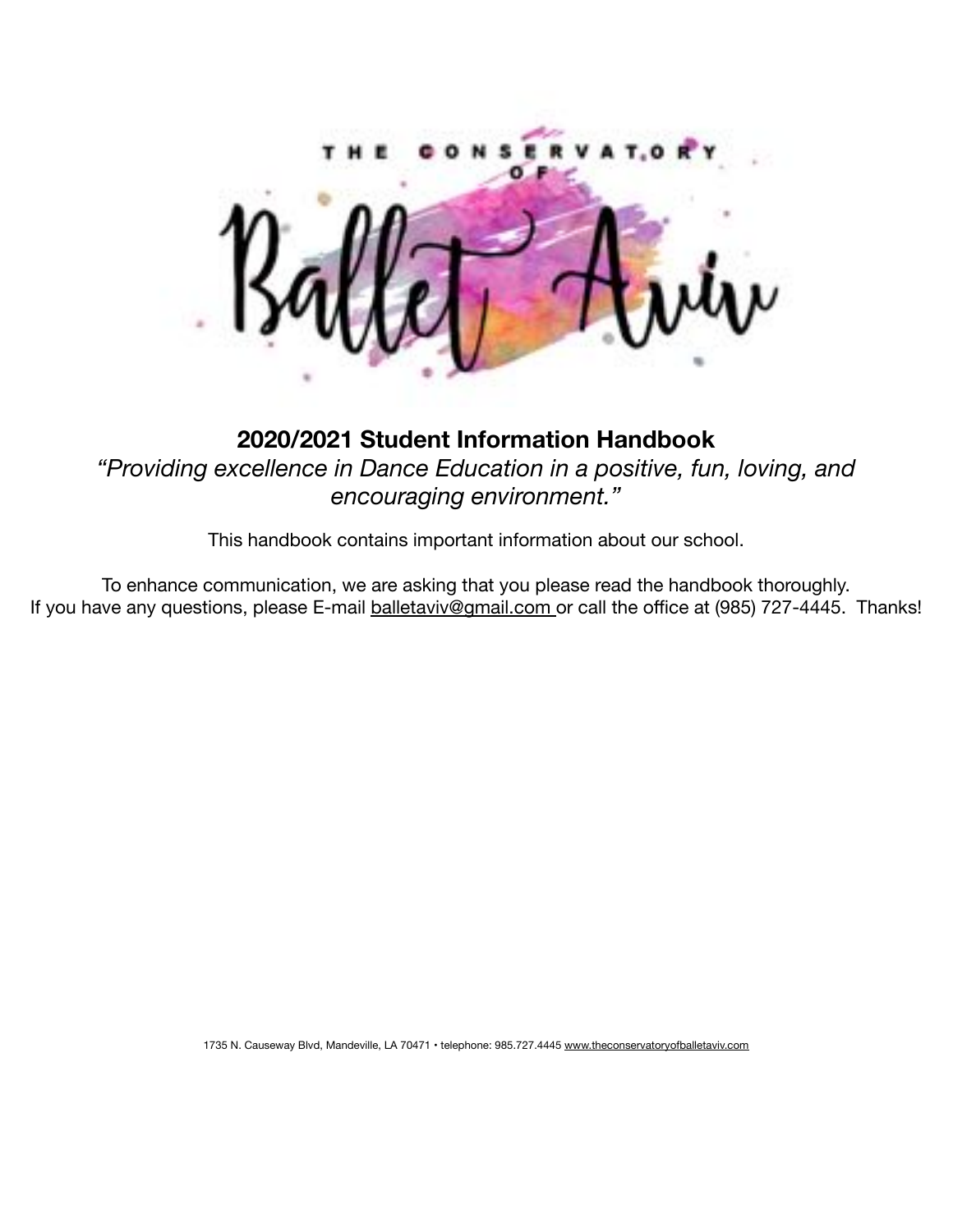# Welcome to our school!

### *Dear Parents and Students:*

*The Conservatory of Ballet Aviv is a professional institution where students who seek an experience*  with dance can come to develop their knowledge, reach their full individual potential, and soar to *excellence in the art form.* 

*Over the next months our students will see their dreams begin to materialize, as their work ethic, creativity, discipline, strength, and spatial awareness will be stretched and developed. This experience will serve them well in all areas of their lives, while instilling in them a love of art, music, and dance.* 

*This year will be a new and exciting one. The added classes and rehearsals for training in the various levels will serve our students and enhance their efforts at mastering the skills to achieve expert dancing. As many of you know, it is critical to educate our developing dancers as early as possible. The value of repetition and focus with great intention to succeed is a lesson that is a life skill as well. We hope all of you enjoy the journey and we hope this year is as rewarding for you as it will be for us.* 

*Sincerely,* 

*The Conservatory of Ballet Aviv*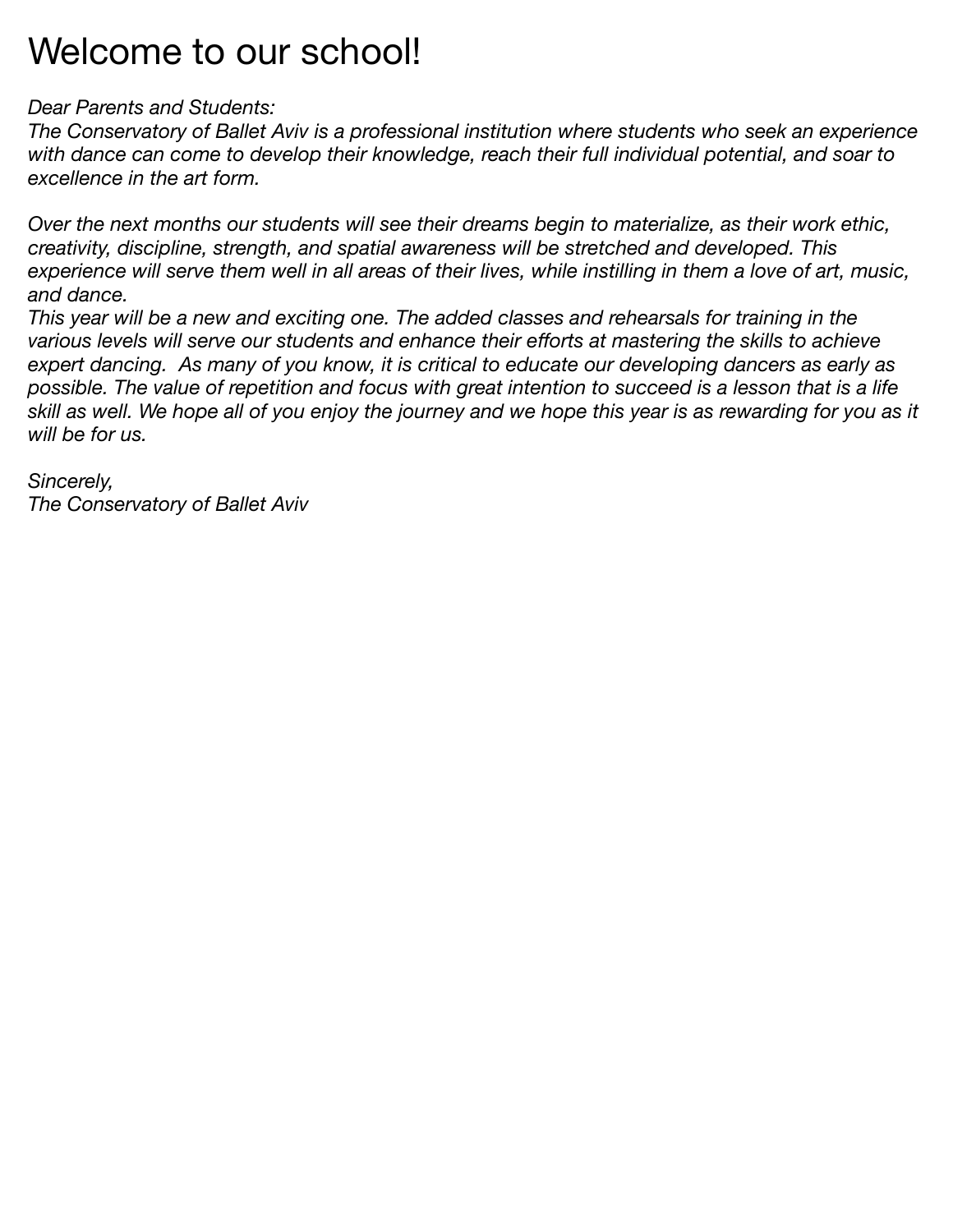# **Tuition**

Tuition is a **School Year Fee that is broken down into 11 monthly installments** August through June. Tuition is due the first day of every month, August through June, and will be automatically debited from credit or debit cards on the 1st of every month. 

\*Please note that all tuition and fees are non-refundable and non-transferable.

### **Tuition/Fee Payments**

- **• Tuition will be automatically drafted on the first day of every month, August through June, from the debit or credit card on file.**
- A 3% surcharge will be added to all credit/debit card transactions.
- There will be a \$25 late fee added for tuition payments received after the 5th of each month.
- Tuition will be charged as usual on the regular schedule if classes transition to Zoom due to a Covid-19 outbreak or shutdown.
- **• Costume fees, Recital fees, and Picture Book fees\* will be automatically drafted according to the schedule** included in this handbook. Please refer to the Performance Information section of this handbook.
- Each student is holding a place in the class. Any account that has a student drop a class must give the office notice. The student will be obligated to pay for the next two (2) months tuition.
- Please understand that COBA does not permit any account to continue with past due payments. Therefore, any account not paid in full by the 15th of the month will be placed in our inactive file and the student(s) will not be allowed to attend class(es) until the account is brought current.
- Tuition payments and all remaining fees (Registration Fees, Late Fees, Costume Fees, leotard payment, etc.) are non refundable and must be current in order for the student to participate in his/her scheduled classes.
- Costume Deposits and Recital Fees will be automatically charged to credit/debit cards on file on the following schedule (unless other arrangements are made by the office:
	- Costume Deposits will be automatically charged to credit/debit cards on file on September 15, October 15, and November 15 (Amounts are determined by class, please see page for Costume Amounts)
	- Recital Fee (\$135 per student) will be broken into two payments charged on February 15th and March 15, 2022.
- Owed accounts must have a \$0.00 balance before the student may participate in any performance. When costumes are distributed, accounts must have a \$0.00 balance for the year before a recital costume can be received.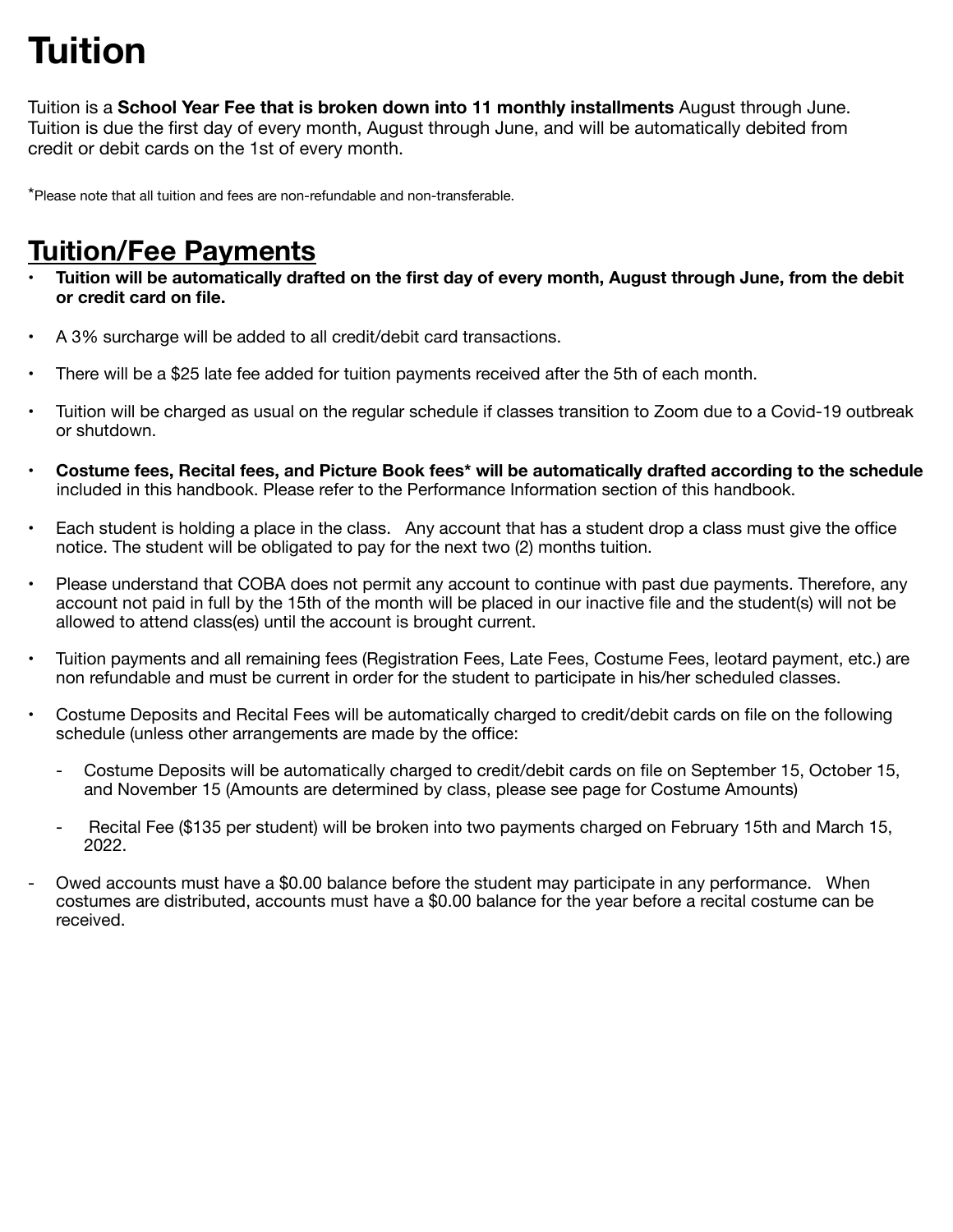# **Class Uniform**

COBA classroom uniforms are required and must be worn in all classes, as neatness and discipline are important components of dance. Hair should be neatly secured in a bun at all times. However, if hair is short, a white headband is necessary. Faculty cannot be expected to dress a student or fix student's hair. Students who are not in proper uniform for class may have to observe class and may not be able to participate. No warm-ups are to be worn during class or rehearsal. No jewelry is permitted besides small earrings. Any other type of jewelry could be a hazard or a distraction while dancing. Students who arrive in class without hair in a bun will receive a hair kit and a \$5.00 charge will be placed on the student's account.

#### **Why does COBA have a dress code?**

The dress code exists for a variety of reasons:

- •It is part of the tradition and etiquette of ballet.
- •It is part of the discipline, required to excel in dance.
- •It builds self-esteem.
- •It builds class unity.
- •It is necessary for the teacher to see and correct technical mistakes.

Hair MUST be neatly secured: in a bun with hairspray, a hairnet, and hair pins for ballet and jazz. A ponytail is acceptable for Musical Theatre and Contemporary. Student will not be allowed to take class if their hair is not appropriate for class. Short hair must be pulled back with a white headband.

#### **Class Uniform Requirements 2021/2022:** *(Used Leotards and Tights cannot be returned or exchanged.)*  **Ballet:**

•Pink Tights

•Pink Canvas Split Sole Ballet Shoes (no leather please)

•Hair Must be in a tight neat bun

*•*Class Uniform Leotard *(Order through the Ballet Aviv website)* 

#### **Pointe:**

•Pointe Shoes

*•*Uniform Skirt *(Order through the Ballet Aviv website)*

#### **Contemporary:**

•Class Leotard

•Bare Feet or "Foot Thongs"/ "Foot Undeez"

•Black Leggings

•Hair may be in bun or in pony tail

#### **Jazz/Tap:**

•Pink Tights •Black Jazz Shoes/Black Tap Shoes •Hair Must be in a tight neat bun *•*Class Uniform Leotard *(Order through the Ballet Aviv website)*  •Black leggings

#### **Lyrical Jazz**

•Class Leotard

•Pink convertible or footless tights

•Hair may be in bun or in pony tail

#### **Hip Hop:**

•Class Leotard NOT required

•CLEAN black sneakers

•Ballet Aviv tank

•Black leggings

•Hair may be in pony tail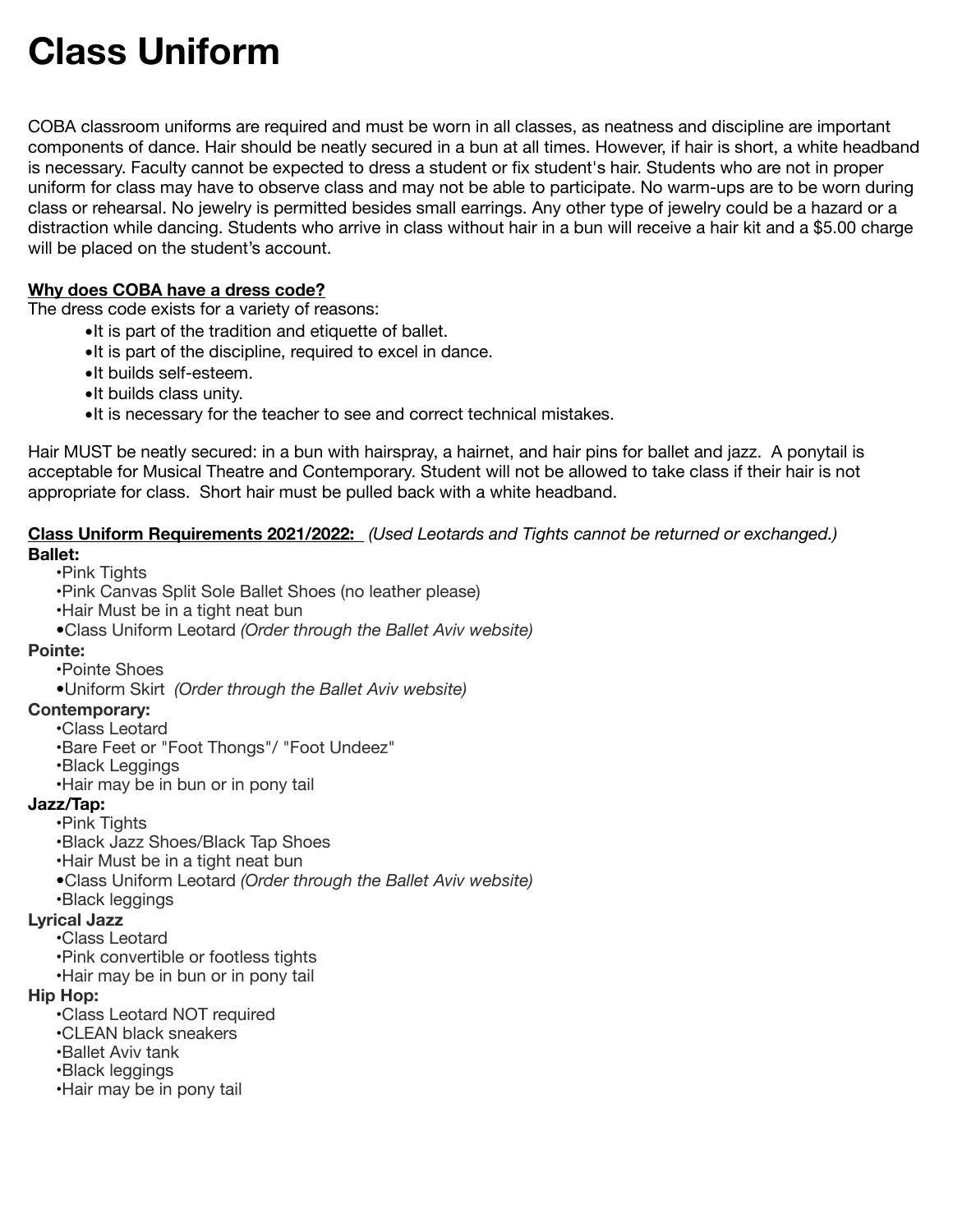### Class Levels





#### **PRE-PRIMARY (AGES 3-4)**

**This fun and exciting ballet/tap combination class concentrates on listening skills, motor skills, strength, expression, musicality, and the development of coordination (skipping, marching, and stretching), while promoting creative thinking and group interaction skills that will be beneficial for life. Students will also be gently introduced to classroom etiquette.** 

#### **LEVEL 1 A/B/C/D (2nd-5th grade)**

*In Ballet Class, Barre, floor, and centre work will be introduced. Students will learn the basics of proper body placement and alignment to prepare them for level 2. Musical Theatre, Hip Hop, Lyrical, Contemporary, and Jazz classes are offered at this level where fun choreography and combinations are introduced.* 

*This level has four year developmental sub-levels created to give the student the best foundation for success in their dance career (learning (A), understanding (B), developing (C), and mastery (D).*



### **Upper School LEVEL 2 A/B/C/D**

**(Grades 5th - 12th)** 

**This level is a serious introductory level designed to continue the development of the students technique, while introducing the fundamental movements, positions, and steps for classical ballet in preparation for pointe class. Upon Approval from the directors- Pointe class in level 2 are at the beginner level and focus on building strength . Ballet students are required to take at minimum 2 ballet classes. In Jazz/Tap, Hip Hop, and Lyrical/ Contemporary classes, students will continue to explore the different styles of dance through fun and exciting choreographed combinations.** 

*This level has four year developmental sub-levels created to give the student the best foundation for success in their dance* 

#### **Boy's Classes**

**Boys Classes of all dance genres and Levels are offered. Hip Hop, Musical Theatre, Ballet, Jazz, Tap, Lyrical, Contemporary, and Conditioning**





#### **(Kindergarten and 1st grade)**

**Continuing on the foundation built in the Pre-Primary level, this level focuses on age appropriate exercises that further develop listening skills, motor skills, strength, expression, and the development of coordination (skipping, marching, and stretching, while promoting creative thinking and group interaction. Students will also be gently introduced to classroom etiquette. Lyrical and Jazz classes will be introduced at this level.**

### **Upper School LEVEL 3 A/B/C/D**

**Acceptance by directors approval ONLY**

**This level is for students who have mastered the material taught in level 2 A/B/C/D. All students in this level are en pointe. Students in this level work on perfecting technique, flexibility, and strength to help them accelerate to the best of their potential. All students in this level are required to take 2 ballet classes in addition to pointe class.** 

*This level has four year developmental sub-levels created to give the student the best foundation for success in their dance career (learning (A), understanding (B), developing (C), and mastery (D).*

#### **Upper School LEVEL 4 A/B/C/D Acceptance by directors approval ONLY**

**This level is for students who have mastered the material and artistry taught in level 3 A/B/C/D. All students in this level are en pointe. Students at this level are introduced to more advanced steps at a faster pace. All which is built on the foundation from the lower levels. All students in this level are required to take 2 ballet classes, conditioning class, in addition to pointe class. Students in this level are working towards fine tuning their technique to prepare for college auditions. Students are encouraged to enroll in all provided dance genres to equip them for college auditions** 

#### **Upper School LEVEL 5/6/7 giving the student a better chance be chosen for a scholarship.**

**Acceptance by directors approval ONLY**

**This level is for serious advanced students who have mastered the material taught in level 4 A/B/ C/D. All students in this level are members of the company. Students in this level are working towards perfecting technique, flexibility, and strength, advanced steps, highest leg height to help them accelerate to the best of their potential as they begin auditing for college scholarships. All students in this level are required to take all classes prescribed for this level.**

### **Ballet Company and Competition Team**

**Accepted by audition, the Ballet Aviv Company and Competition Team is for those students who desire more performance opportunities and want to compete. Members are invited to participate in all events, performances, workshops, and competitions. Ages 7 and up.**



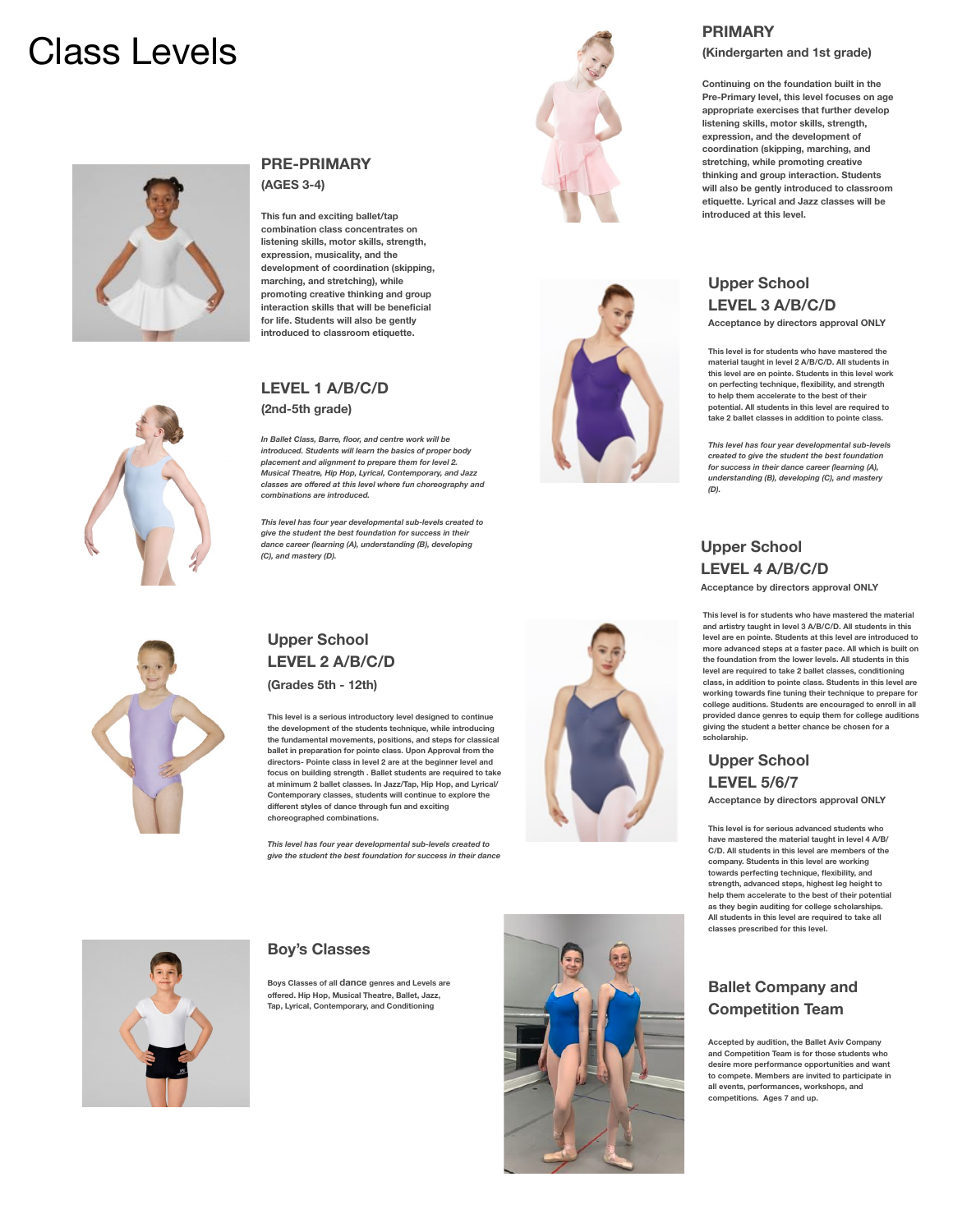# Class Etiquette

The study of ballet follows a rich history in tradition and culture; the School, as a professional institution, expects students and parents to be aware of this and to demonstrate respect to proper ballet etiquette and requirements as well as to the faculty and staff of the School. All dancers are expected to respect their teachers, their fellow dancers, and their art form. Talking is not permitted during any class or rehearsal. The instructor may choose to open the studio door in order for younger students, waiting for their class, to have exposure the older dancers. IF THE STUDIO DOOR IS OPEN, PARENTS, FRIENDS, AND OTHER STUDENTS MAY NOT TALK TO THE DANCERS OR INSTRUCTOR IN THE REHEARSAL OR CLASS. Dancers should devote their full attention to the instructor and the class material. If a student does not follow the rules of in-class behavior, he or she will be asked to sit down for 5 minutes. If this becomes a recurring problem, parents will be contacted to discuss what is expected behavior in class. Excessive absences or tardiness can severely hamper a student's progress, so please see that classes are attended on time and regularly. All classes at COBA are designed to create a healthy, comfortable learning environment. Guests can be distracting to young dancers, and parents in the classroom can unknowingly place undue pressure on their children. Observers are not permitted in classes unless invited, however there is an observation window that will be opened the last class of every month.

# Class Make up Policy

 $\overline{\phantom{a}}$ 

Please fill out the Absence Form under the CURRENT STUDENT tab of the website for any class absences. Students are expected to attend all scheduled classes and rehearsals, and are expected to notify the school (in advance of class day) if they will be absent. No refunds or credit will be made for unattended classes. COBA takes class work very seriously, and the accumulation of absences and tardiness will be strongly considered in the evaluation process for the child's promotion to the next level. We want to ensure that each student has every opportunity available to achieve success in our school, and consistency in training is an important component of this. We do realize that there are circumstances where classes will be missed, and we have established a class make up policy. Each student must make up missed classes within the same calendar month, starting on the first of the month.Classes missed in the last week of the month will carry over to the next month for make-ups; however, makeups for missed classes do not accrue from month to month. Each make up class will have to be pre-arranged with COBA and students may not attend class for make up without prior arrangement. COBA will observe certain holidays and vacations.This list is located under the School Calendar in this handbook as well as online.

Please keep in mind that there will be no make-up classes for holidays, parades, or closings due to inclement weather.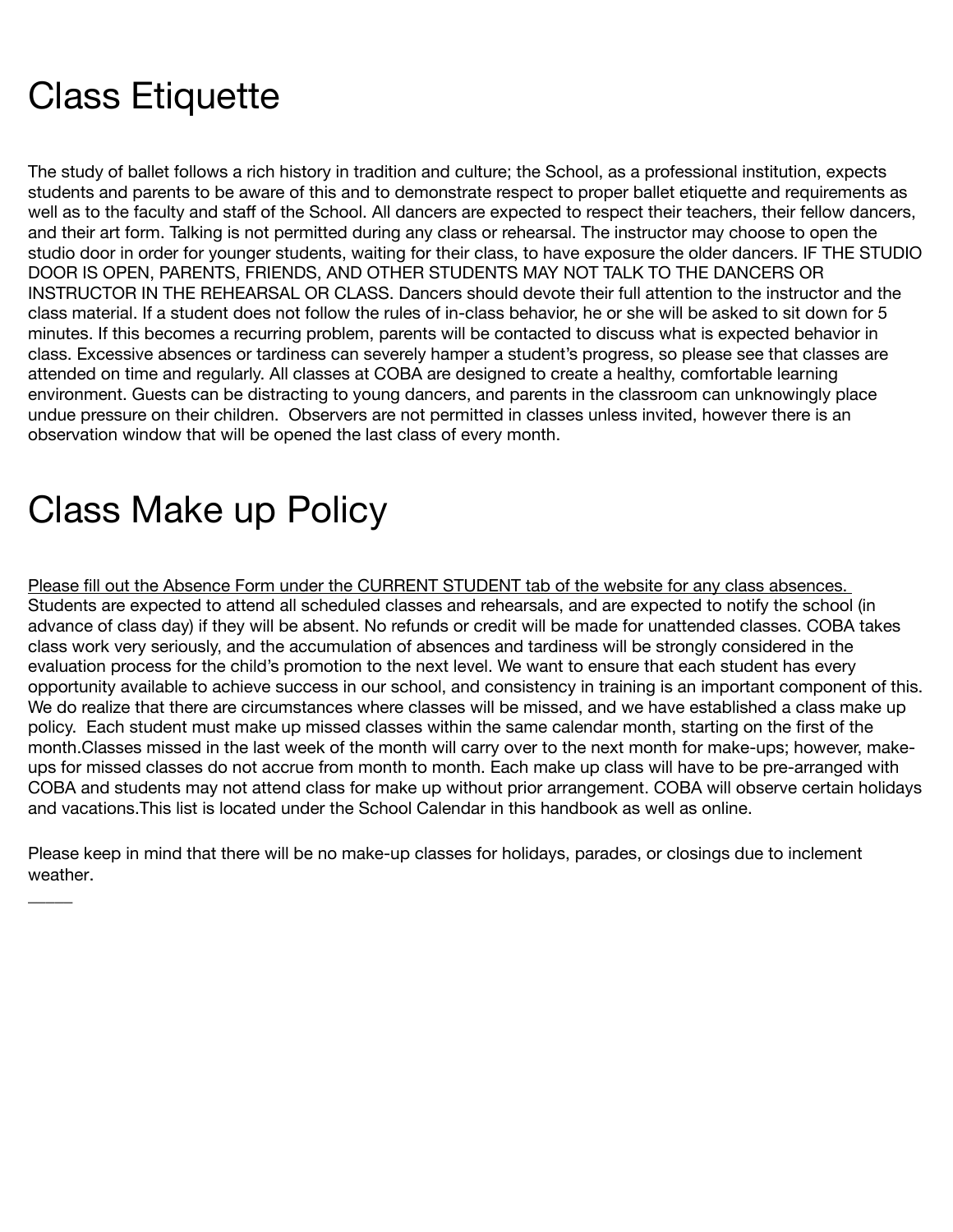# School Rules

*\*Dance shoes may not be worn outside of the studio building.\** 

**The Conservatory of Ballet Aviv reserves the right to dismiss from any class or classes any student, or any student whose parent(s), either actively or passively, refuses to cooperate with the rules, structure, faculty and staff, and/or spirit of the School.** 

•**The Conservatory of Ballet Aviv reserves the right to dismiss from the school any student, or any student whose parent(s):** 

**• Tears down the spirit of the school by chain gossip, negative behavior, abusive communication to other students, COBA directors, teachers, or COBA staff, or through any means including social media, text message, e-mail, and/or phone.** 

**•**W**ho challenge and/or disrespect the directors, faculty, teachers, staff, accounting department ofCOBA or other students.** 

During observation week. Parents are simply permitted to observe, and are not permitted to discuss or indulge in critical conversation about any child, the teacher, or any other staff member. This brings down the spirit of the school and students who wish to enjoy their training experience at COBA begin to feel uncomfortable in class. This will not be tolerated.

REMEMBER- We encourage parents to think about the kind of learning environment that COBA is providing. On the contrary, if a parent talks highly and respectful about their child's teacher, the school, as well as their classmates, the child will enjoy their training and be able to focus and develop with a strong, teachable attitude. Parents who speak negatively about COBA, the teachers, and staff similarly reflects in the child's behavior displayed in class and stunts their overall progress.

#### **Restroom Use during class times:** *\*\*Please see Covid guidelines*

The classroom may be locked during classes in order to prevent disruptive traffic in and out of the studio. The restroom is off limits to parents and siblings while classes are in session. Our classes are back to back, and it is unprofessional and disruptive to have traffic coming through the classroom. We strive to efficiently utilize the entire class hour, therefore we request your cooperation with these rules - please do not knock on the door and ask to use the restroom during class times.

#### **Flooring:**

Parents and students siblings are not allowed past the studio entrance door. Our dance floor is a professional rubber Marley used by all professional studios and companies. It is designed for dancing and to protect students feet and legs. Street shoes can track in dirt, gum, and other foreign debris, and break down and destroy this floor. *Dance shoes may not be worn outside of the studio building.* It reduces the life of the shoes and it can bring in hazardous materials into the studio that can damage the flooring and/or cause injuries for the dancers.

#### **Student Pick-Up:** *\*\*Please see Covid guidelines*

Students should be picked up no later than 10 minutes after each class. COBA staff is unable to supervise children before or after class. It is neither safe nor acceptable to have unsupervised young children inside or outside the premises. Please help us ensure the safety of your child.

It is very important that parents and caregivers dropping off their child must make certain that their child enters the building before driving off.

#### **Lobby:** *\*\*Please see Covid guidelines*

Unless parents are with Lower School Students (LEVELS PRE-PRIMARY, PRIMARY, AND LEVEL I) , we request that the COBA lobby/student lounge be reserved for drop off/Pick Up before and after class time. We ask that parents and siblings of dancers would make space for the dancers by not standing or sitting in the lobby.

#### **Hydration - pack a water bottle:**

Dance is a strenuous activity. Students should pack a bottle of water with them to ensure proper hydration. If a student needs water and does not have a water bottle with them, the studio may provide a bottle (given bottles are available) and the student will be billed \$3.00 each.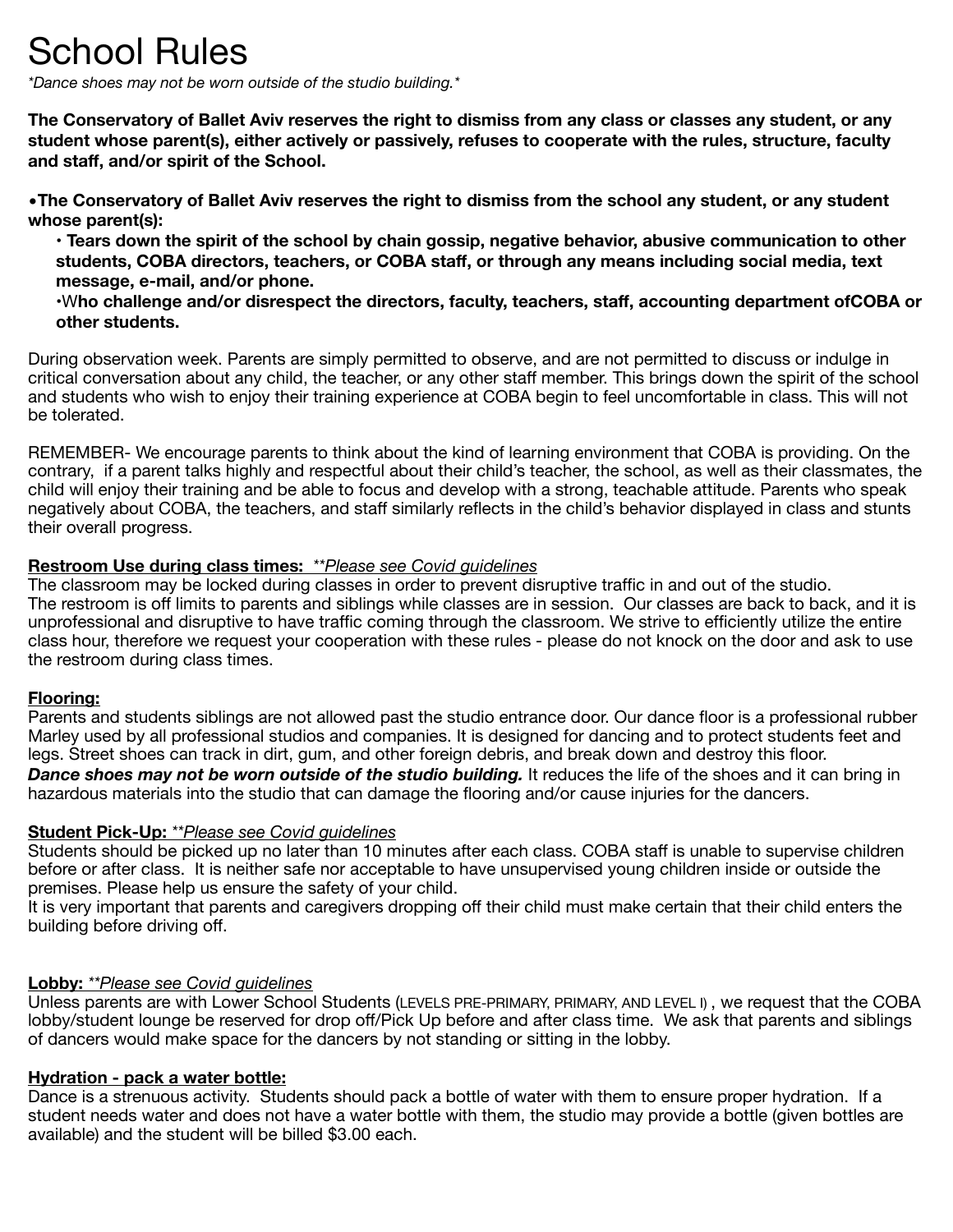# Studio Etiquette

- Please have dance shoes on with bag in hand ready to enter class when the classroom door opens.
- No excessive noise.

 $\overline{\phantom{a}}$ 

 $\overline{\phantom{a}}$ 

- No littering trash cans are provided.
- Keep food in lobby to a minimum.
- No street shoes in classrooms.
- Stay out of "employee only" areas unless invited or permission granted by a staff member.
- No food or drinks (except water in a bottle) in classrooms.

• While waiting to enter class, do not obstruct the traffic coming and going in the hall. Keep to the sides by the wall with your bags.

• **Cover-ups that cover both top and bottom must be worn over leotards when entering and leaving the premises (to promote modesty) No bare feet. NO DANCE SHOES OUT OF THE BUILDING.**

• Parents please do not allow your children to draw on the walls, tuition box, items in the lobby, etc.

# Late Arrivals and Tardiness *\*\*Please see Covid guidelines*

Students are expected to be prompt for class. Excessive tardiness may result in a consultation with the Artistic Directors. Late students should wait by the door and wait until the music stops before entering the classroom. A student who is more than 10 minutes late should wait at the door quietly, without interrupting, and wait for the instructor to acknowledge them.

#### **If a student misses the first few exercises in class, he or she runs a risk of injury by not being properly**

**warmed up.** The instructor will decide whether or not it is safe for the student to participate. The student may be asked to watch class. Parents and students should not interrupt class to give the instructor an explanation of the reason for their tardiness. If the instructor needs to know, the instructor will ask or contact you at an appropriate time.

# **Communication**

*\*The studio mainly communicates via email. Please make certain that the correct email address has been received by COBA, and check that COBA communications are not going to your spam folder (this is not unusual).* 

The directors and instructors of The Conservatory of Ballet Aviv value and encourage input from parents and students. The time between classes is not ideal for discussions due to time restraints and confidentiality. We ask that you please contact us by E-mail [conservatoryofballetaviv@gmail.com](mailto:conservatoryofballetaviv@gmail.com) or balletaviv@gmail.com As stated, most studio announcements and Information handouts will be sent through e-mail. These usually answer frequently asked questions, and supply important information on events. We may also post these handouts in the lobby area and on the student page of the website, and we ask that check the board or website regularly to stay up to date.

It is the parent /student's responsibility to stay up to date on announcements and information handed out or sent through e-mail. CHECK YOUR SPAM FOLDER REGULARLY.

If you have sent an email and did not receive a response, please re-send. COBA receives an abundance of emails and yours may have been inadvertently over-looked.

#### **Meetings:**

Parents who wish to have a meeting with a faculty member of COBA must email a detailed request explaining the reason/issue. *The Directors and staff will not meet with a parent without prior knowledge of the subject matter. It will* then be up to the faculty/staff member's discretion to choose to hold a meeting based on the subject matter. In order to minimize the risk of miscommunication, PLEASE DO NOT MEET TEACHER AT THE DOOR AFTER CLASS. Parents who have questions must call the office or present their question through e-mail.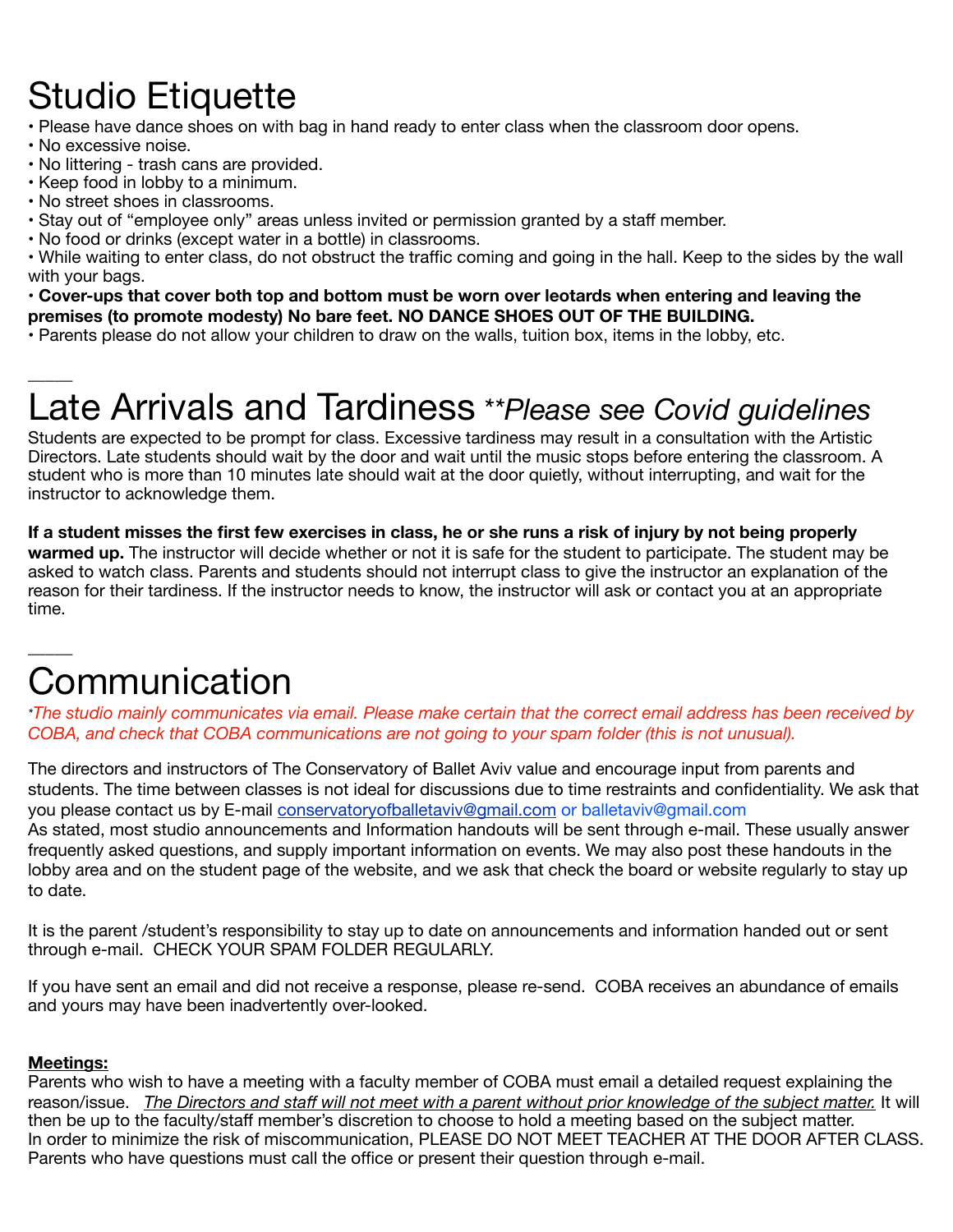### Performance Information *\*\*Please see Covid guidelines*

The Year-End Production Date will be June 17-18, 2022 at the Columbia Theatre for The Performing Arts in Hammond Louisiana (tentative).

Participation in the Year-End Production is optional. We encourage all students to take part in the production as dance is a performing art, and we view performance as part of dance education. The dates, times, location, structure, and order of the recital performance are determined by the Directors and venue availability. Students are expected to attend all rehearsals. Recital rehearsals are very important. If a student is not attending classes when recital rehearsals begin, he or she is inhibiting the progress of the choreography and the rehearsals themselves. Students may be asked to schedule private lessons to catch them up on what they missed in class (private lesson fee will be added).

Absences during the recital season (after January 1, 2022) are considered disrespectful to faculty and fellow students. Therefore, more than 3 absences (without a medical excuse or pre-approval by the Directors) after January 1, 2022 could result in dismissal from the recital and no refund will be granted. This causes necessary adjustment to choreography and spacing, as well as student placement which may involve partners.

If you agree for your child to participate in the recital and then later withdraw your child from the production, you will be charged a \$50.00 fee per dance for the resetting of choreography. Students who withdraw from the production after March 1st (Without an approved excuse) may be put on recital probation for the following year. This is a very serious matter that impacts the entire class and will not be taken lightly.

**Volunteers are necessary for the production to be successful.** Parents are expected to volunteer, in some capacity, with COBA's Year-End Production (provided that your child is participating) or pay a fee to cover cost of replacement help. COBA much prefers voluntary parent participation as a helper in some capacity.

# Performance Fees:

Fees associated with student's participation in our Year End Production are the following:

#### **1. Costume Fee**

 $\overline{\phantom{a}}$ 

COBA divides the student's "total" costume charges into 3 payments as an option. The total amount can either be paid in full (Sept. 15th) OR in (3) equal payments.

THREE PAYMENTS FOR RECITAL COSTUME DEPOSITS ARE DUE ON THE FOLLOWING DATES:

1st Costume Deposit Due = September 15th 2nd Costume Deposit Due = October 15th 3rd Costume Deposit Due = November 15th

A late fee will be added for any payments received after November 15th . Separate costumes are required for Ballet, Jazz, Tap, Pointe, Company, Musical Theatre/Performing Arts, and Contemporary which may result in several costume fees. Costumes are ordered in bulk. If a student's costume fee is not paid, a costume will not be ordered. PLEASE SEE THE TABLE IN THE NEXT SECTION FOR COSTUME DEPOSIT AMOUNTS.

#### **2. Recital Fee**

The recital fee covers all of the costs involved with producing the recital performance. The Recital Fee \$135 per dancer is due no later than March 15th, 2021. This fee is divided into two payments: February 15th and March 15th.

#### **3. Keepsake Program Picture Book Fee (optional)**

The Keepsake Program Picture Book Fee is an optional fee that allows the student's picture to appear in this special Recital book. The Recital Keepsake Program Book serves as a yearbook for our student. More information about this fee will be handed out in a Recital Information Packet in January 2022s.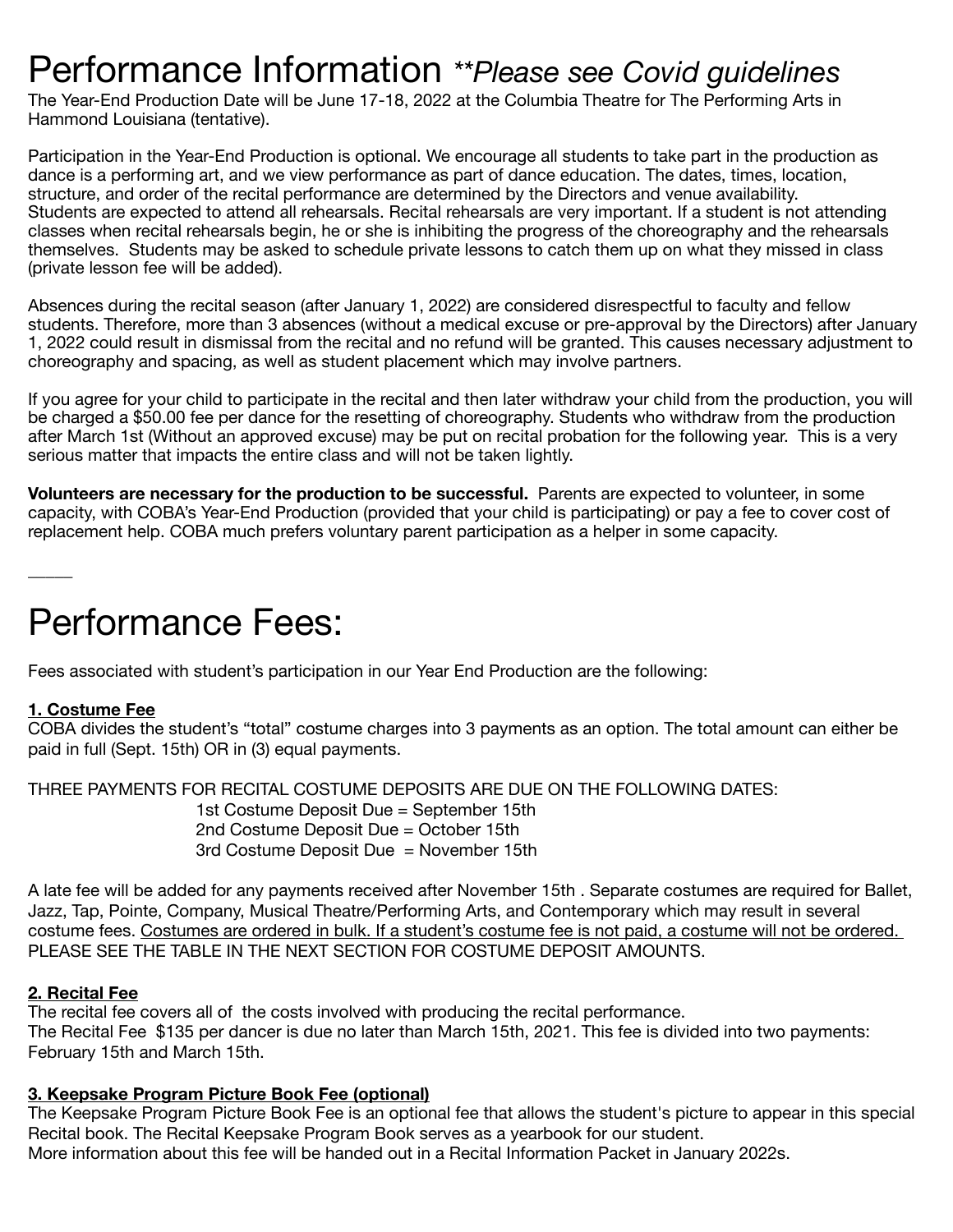## Observation Week *\*\*Please see Covid guidelines*

The observation window will be open for the last class of every month.THE OPENING OF THE OBSERVATION WINDOW CAN ONLY OCCUR DURING THE LAST WEEK OF THE MONTH (except for the Months of August, May, and June).

#### **Rules during Observation week**…

•In order to clearly see the class operation without the excitement of "mom is watching!", We suggest parents keep this date secret from their child.

•Family and Friends of Students: PLEASE DO NOT INTERRUPT A CLASS. Our teachers are instructed to continue teaching if someone interrupts class. This is to prevent interference with the training of students and loss of valuable class time.

•During observation week. Parents are not permitted to discuss or indulge in critical or negative conversation about any child, the teacher, or any other staff member. This brings down the spirit of the school and students who wish to enjoy their training experience at COBA begin to feel uncomfortable in class.

•Only staff and students are allowed in classrooms.

•Parents, siblings, and friends are not allowed in empty classrooms.

•Children that are not in classes must be kept under control, quiet, and out of classrooms.

•Children not in classes must not be allowed to play outside or in the parking lot. Unsupervised children and parking lots are not a good combination.

•No running or horseplay, which can cause injury or disturb classes.

•Children not in classes cannot be left unattended.

•Please do not throw dirty diapers in the studio lobby wastebasket.

•Failure to adhere by these rules may be called to adult and/or children's attention by a staff member.

**Lost and Found**<br>COBA is not responsible for items lost, misplaced, or left unattended in studio or at the theatre. Please put the student's name on ALL of your belongings. Items found in the studio at the end of the day will be placed in the lost and found box, which is the ottoman in the lobby. Items in the lost and found box will be taken out at the end of the month, and no longer accessible, so please check it as soon as you lose something.

 $\overline{\phantom{a}}$ 

\_\_\_\_\_

 $\overline{\phantom{a}}$ 

\_\_\_\_\_

#### **Class Cancellations** *\*\*Please see Covid guidelines*

When conditions beyond our control necessitate (parade route closing the shopping center, etc..), we reserve the right to cancel classes while making our best effort to notify those students involved. In the event of inclement weather, COBA will follow the St. Tammany Parish public school closings.

#### **Private Lessons**

Private Coaching is offered for approved students. Private Coaching is designed for student technical improvement and are not to replace regular classes. Please contact the office for Coaching Lesson fees. Private Coaching Fees must be payed in advance of the scheduled lesson. To cancel a Private Coaching session, a 24 hour advance notice with the teacher is required. If not the student will be charged for that lesson.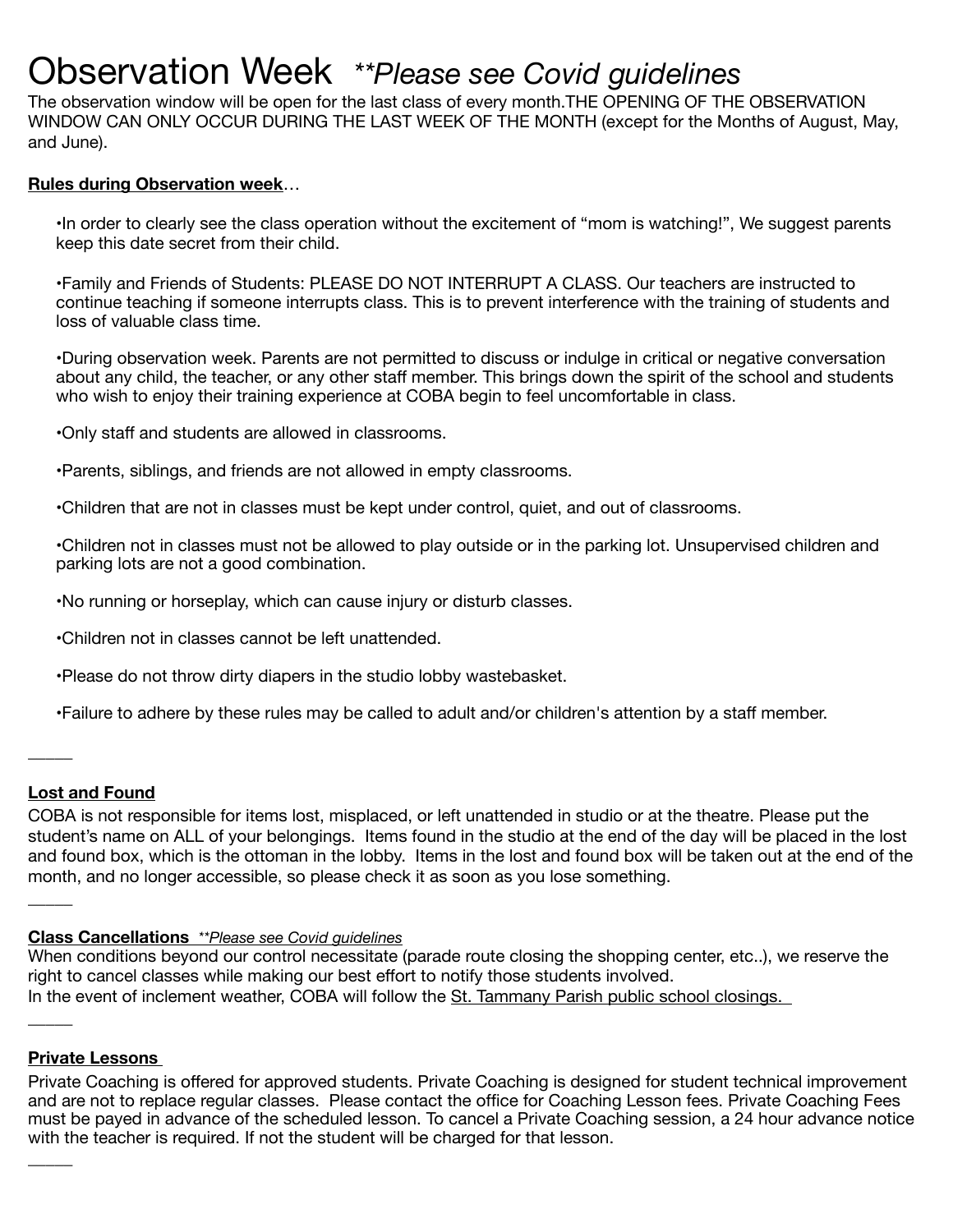## Important Dates to Remember

-Please keep in mind that all dates are subject to change-

**August 1st Tuition Auto-Draft**  16th First Day of Classes

#### **September**

1st Tuition Auto-Draft 6th Labor Day (No Classes) 15th \*COSTUME FEE\* First Deposit Auto-Draft

#### **October**

1st Tuition Auto-Draft 15th \*COSTUME FEE\* Second Deposit Auto-Draft

#### **November**

1st Tuition Auto-Draft 15th \*COSTUME FEE\* Second Deposit Auto-Draft 19-26th Thanksgiving Holiday (No Classes)

#### **December**

1st Tuition Auto-Draft 20th-January 2nd Winter Break (No Classes)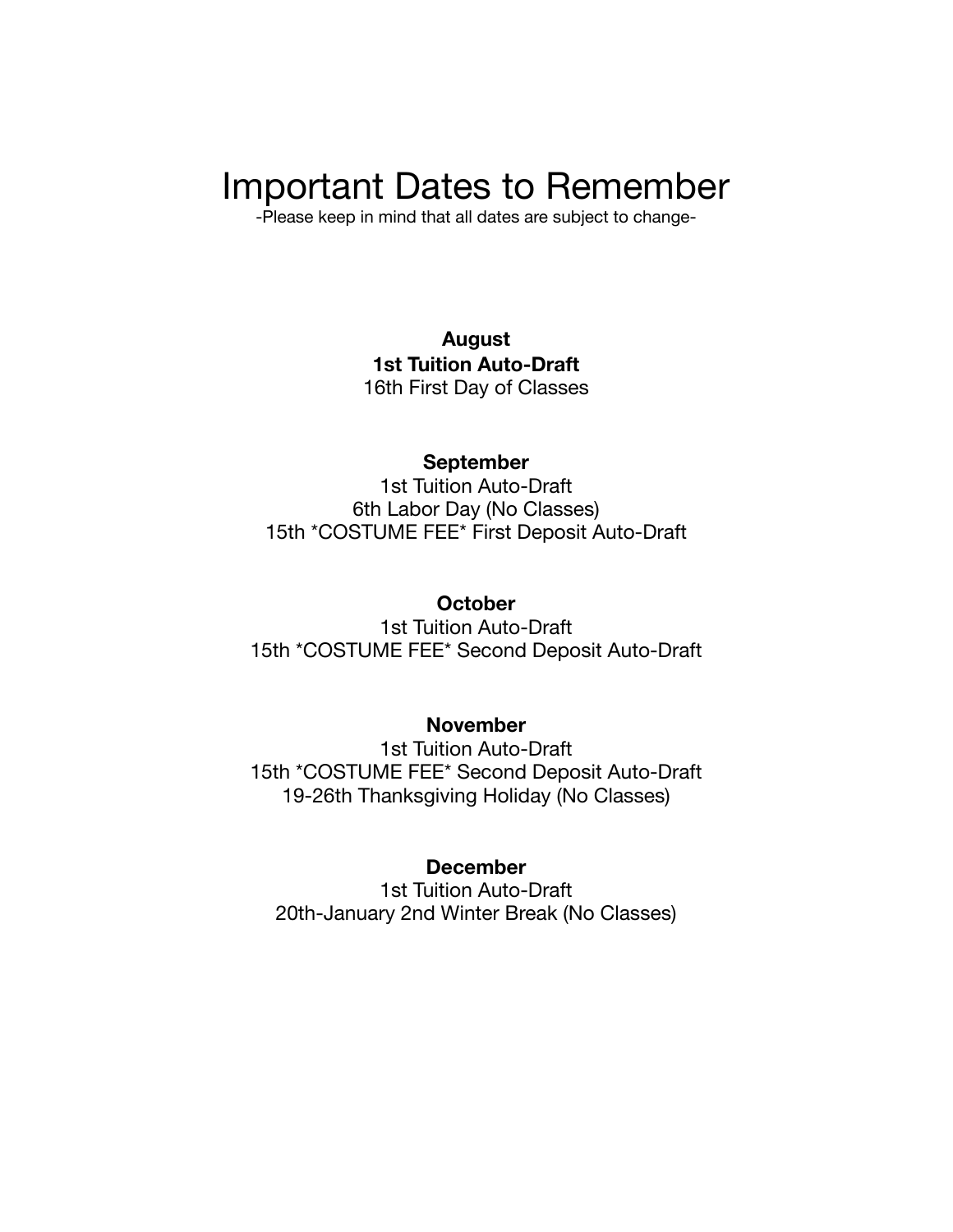#### **January**

3rd Return from Winter Break 17th Martin Luther King Holiday (No Classes) Recital Packets Distributed / 2022 Ad Contest Begins

#### **February**

1st Tuition Auto-Draft 15th Recital Fee Auto-Charge (1/2) 25-March 4th Mardi Gras Break (No Classes)

#### **March**

1st Tuition Auto-Draft 15th \*RECITAL FEE\* Auto-Draft (2/2) Photography Day (Exact Date TBA) Summer Info and Registration 2022

#### **April**

1st Tuition Auto-Draft 8-18th Spring Break Photography Day (Exact Date TBA)

#### **May**

1st Tuition Auto-Draft Recital Costumes Distributed In-Studio Dress Rehearsal Week (Exact Date TBA) 30th Memorial Day (No Classes)

#### **June**

1st Tuition Auto-Draft 13-17th Stage Rehearsal (Exact day TBA) 17th & 18th Recital Performance Date TBA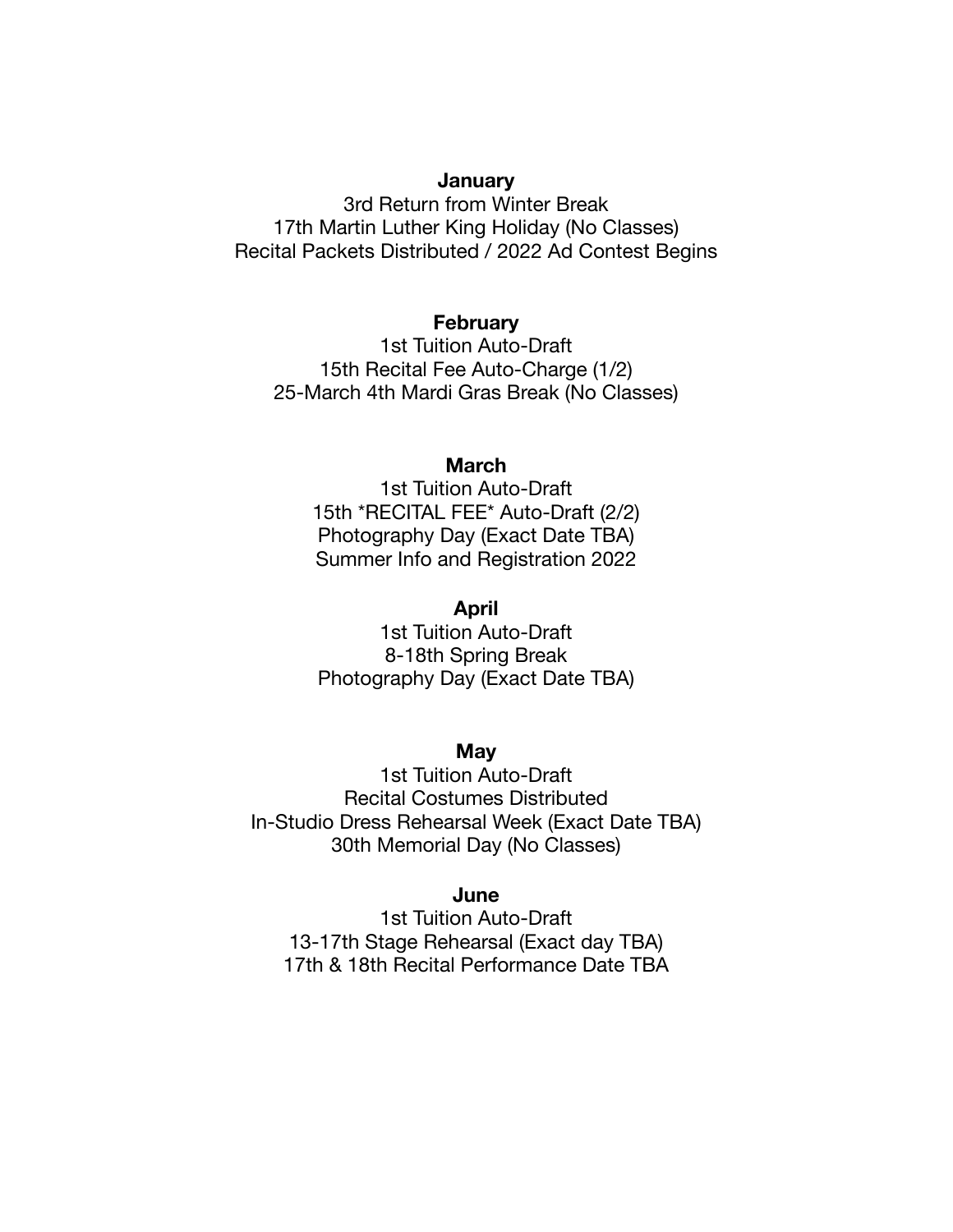### **COVID-19 August 2021**

### *Lobby* **– The lobby will be closed until it is deemed safe to reopen.**

- Dancers and parents must wait in the car or outside until the class time and only dancers and staff will be allowed in the building. An instructor will be at the studio door to receive the students for class and to dismiss the students after.

### *Masks* **- Instructors, staff, and Students (Primary Level and Above) are required by the State and Parish to wear masks.**

- **Students with exemptions** must email the office to notify. *(Please email this exemption even if you have previously emailed last year)*
- Students must wear mask while entering and exiting the building and when proper distancing is not possible.
- Students may remove the mask while dancing in proper distancing.
- Students must have a mask on his or her person at all times.

### *Sanitation* **- We have a cleanliness/sanitizing protocol ready to go.**

- All students must receive hand sanitizer from the instructor or wash their hands upon entering the studio**.**
- Class times will be adjusted a few minutes in order to sanitize all equipment and floors in between classes.

### *Sick Students - \*\*VERY IMPORTANT\*\**

### *-* **Students will not be allowed in the building if he or she is not feeling well, even if it is presumed to be allergies or some other common ailment.**

- If a student **or family member** is not feeling well, please do not bring the student to class he or she should not come to class and instead continue with Zoom Classes (if Level 2 level or above).

- If a student or family member tests Covid positive, please notify the office immediately.

### *Classes*

All classes will be conducted as usual with proper distancing protocols when possible.